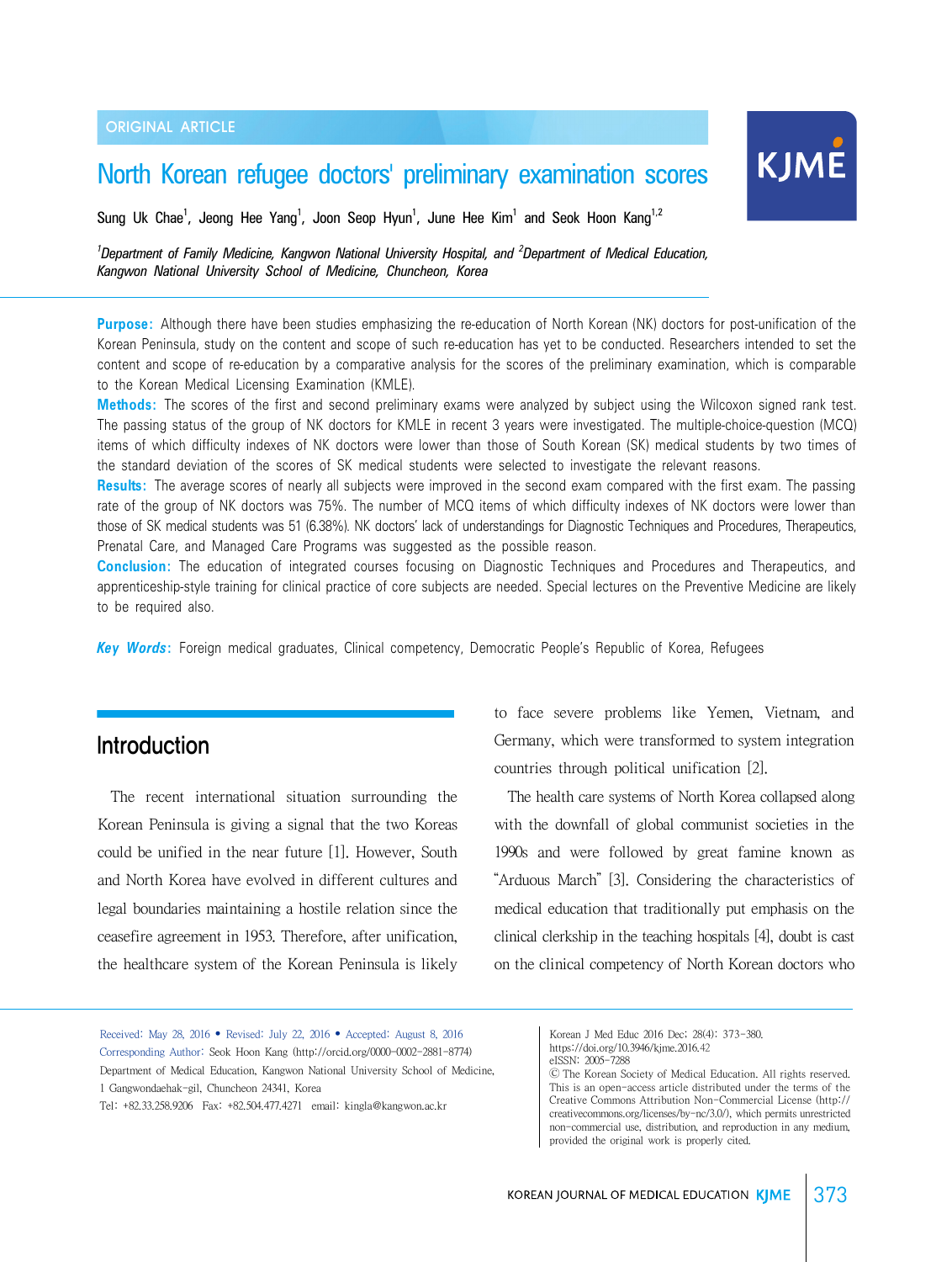were taught and trained under such a harsh condition.

 Despite limitations on data collection, a few studies on the restoration of medical system and the utilization of medical personnel of North Korea after unification are being published by South Korean scholars [1,5]. They invariably address the need for re-education of North Korean doctors. However, studies that can answer specific questions such as "On which fields and to what extent the education is planned?" have not yet been conducted.

 In 2013, Kangwon National University School of Medicine (KNUSM), signed an memorandum of understanding (MOU) with Hanawon, a government-affiliated organization of the Minister of Unification, whose aim is providing education for social adaptation of North Korean refugees, and provided a so called "profession transition course for doctors" for 9 months to help 12 North Korean refugee doctors prepare for Korean Medical Licensing Examination (KMLE). The 10 North Korean refugee doctors who fully participated in this training took the preliminary examination twice as a summary test for special education under the same exam conditions as the 4th year medical students of KNUSM.

 The preliminary examination is known as the most similar examination to the written test of KMLE in the test format and its scores are known to be closely associated with those of the written test of KMLE [6]. Therefore, an analysis on the scores of the group of North Korean refugee doctors in the preliminary examination can contribute to setting the content and scope of re-education for them, and furthermore, it could help measure their practical clinical competency.

### Subjects and methods

 The subjects of this study were 10 North Korean refugee doctors who got through with preparatory training for the

KMLE at KNUSM in 2013 and 46 of the 4th year medical students of KNUSM in the same year. Both two groups took preliminary examinations made by Korea Medical Education Assessment consortium that nearly all medical schools in South Korea were participating in.

 The preliminary examination of which official title was 'Clinical Medical Science Comprehensive Examination' consisted of 400 multiple-choice-question items (MCQ items), which were designed according to the same principles for the written test of KMLE. All items can be categorized as Internal Medicine, General Surgery, Obstetrics & Gynecology, Pediatrics, Psychiatry, Preventive Medicine, Medical Health Legislation, etc. according to the subjects. The first preliminary examination was taken 6 months after the start of the transition course for doctors and the second examination was taken 1 month just before KMLE. All scores of preliminary examination were converted to a 100-point scale, as in the written test of the KMLE.

 The scores of the group of North Korean doctors and the group of South Korean students in the first and second preliminary examinations were analyzed by each subject using the Wilcoxon signed rank test. The passing status of the group of North Korean doctors for the KMLE in recent 3 years was determined.

 The difficulty indexes of the entire MCQ items in the first and second preliminary examinations were calculated for the group of North Korean doctors and the group of South Korean medical students, respectively. In order to determine the reasons for the difference in the difficulty indexes between North Korean doctors and South Korean medical students, a doctor who experienced both South Korean and North Korean medical schools as a medical student analyzed MCQ items of which difficulty indexes of North Korean doctors were lower than those of South Korean medical students by two times of the standard deviation of the scores of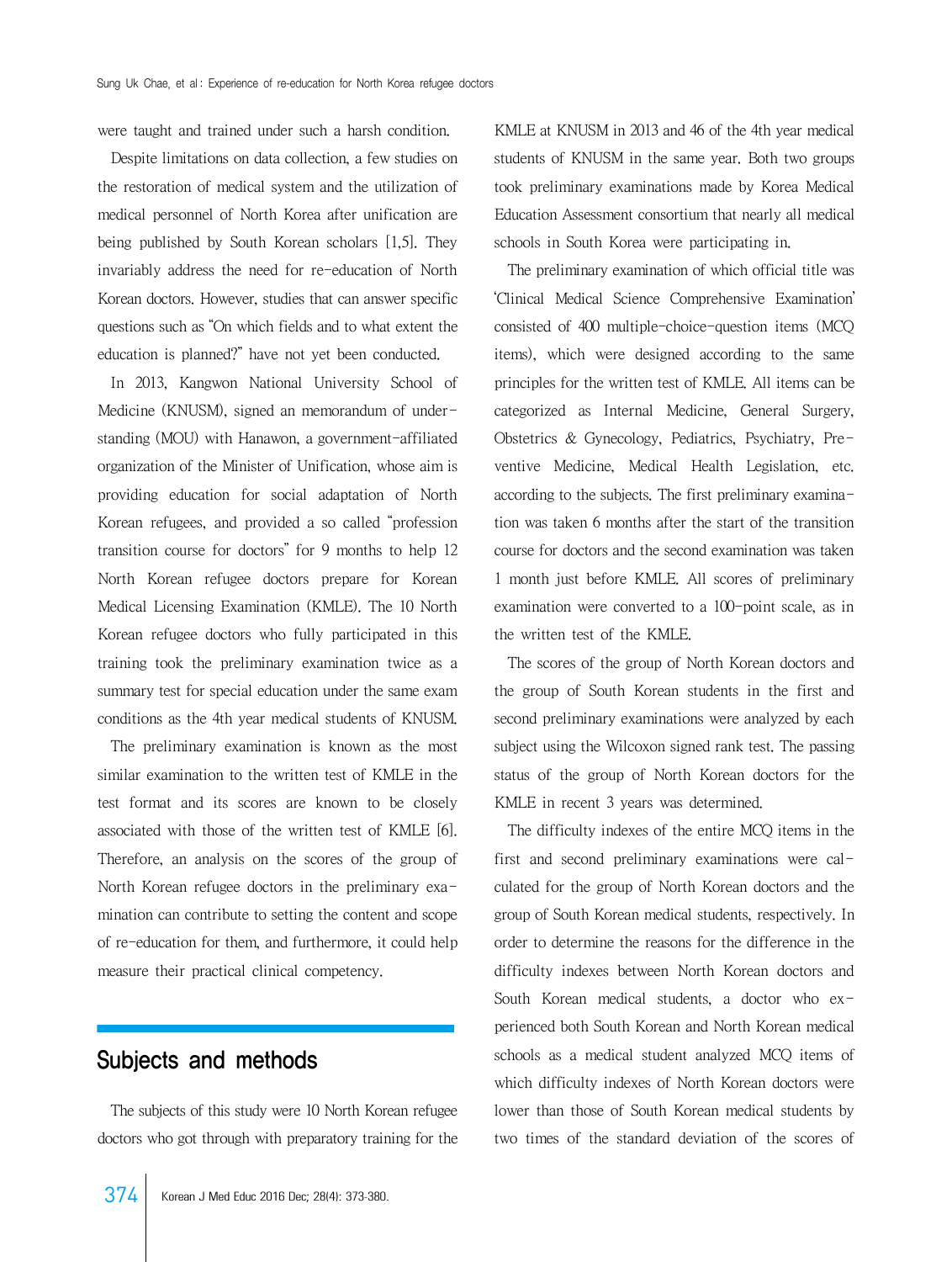South Korean medical students.

 For statistics, the R Foundation for statistical computing, R version 3.2.2 was used and the significance level was set to 0.01 and 0.05.

### **Results**

 The average age of the group of North Korean refugee doctors was 39.8 years old for men and 42.8 years old for women, which was about 10 years apart from the 4th year students of KNUSM, whose average age was 30.9 years old for men and 30.2 for women. The North Korean refugee doctors worked for 12.6 years on average

#### Table 1. Demographic Factors of Research Objects

as doctors and escaped from North Korea when they were 37.2 years old on average (Table 1).

 In most subjects, the average scores of the group of South Korean medical students were higher than 60 points in the first exam, which was the passing mark for the KMLE, and the average scores of nearly all subjects were improved in the second exam compared with the first exam. On the other hand, the average scores of the group of North Korean doctors were 60 points or less in both the first and second exams, and although the average scores of the second exam were improved in all subjects, it was statistically significant only in the subjects of General Surgery, Obstetrics, Pediatrics, and Medical Health Legislation (Table 2).

| Variable                        |                | $NK$ doctor $(n = 10)$ | SK medical student $(n = 46)$ |                   |  |
|---------------------------------|----------------|------------------------|-------------------------------|-------------------|--|
|                                 | Male $(n=4)$   | Female $(n-6)$         |                               | Female $(n = 22)$ |  |
| Age (yr)                        | $39.8 \pm 9.5$ | $42.8 \pm 9.3$         | $30.9 + 3.3$                  | $30.2 \pm 2.6$    |  |
| Physician experience in NK (yr) | $9.5 \pm 6.6$  | $14.7 + 7.1$           | $\overline{\phantom{a}}$      |                   |  |
| Age at escape from NK (yr)      | $37.0 \pm 8.0$ | $37.3 \pm 7.2$         | $\overline{\phantom{0}}$      | -                 |  |

Data are presented as mean±standard deviation. NK: North Korea, SK: South Korea.

Table 2. Wilcoxon Signed Rank Test Result between First and Second Preliminary Examination Scores among NK Doctors and SK Medical **Students** 

|                                  | $NK$ doctor $(n = 10)$ |      |                    | SK medical students $(n = 46)$ |                    |      |                    |      |
|----------------------------------|------------------------|------|--------------------|--------------------------------|--------------------|------|--------------------|------|
| Subject (no. of items)           | First exam             |      | Second exam        |                                | First exam         |      | Second exam        |      |
|                                  | Mean <sup>al</sup>     | SD   | Mean <sup>a)</sup> | SD                             | Mean <sup>a)</sup> | SD   | Mean <sup>a)</sup> | SD   |
| Internal Medicine (143)          | 39.7                   | 8.6  | 42.4               | 10.4                           | 62.6               | 7.3  | $73.5^{b1}$        | 5.4  |
| General Surgery (48)             | 41.5                   | 11.4 | 51.0 <sup>c</sup>  | 10.1                           | 63.6               | 8.6  | $75.6^{b}$         | 5.7  |
| Obstetrics (26/30) <sup>d)</sup> | 42.3                   | 13.0 | 46.0 <sup>c</sup>  | 11.0                           | 73.2               | 8.0  | $71.2^{b}$         | 8.1  |
| Gynecology (24/20) <sup>d)</sup> | 36.7                   | 8.5  | 39.5               | 10.9                           | 66.2               | 9.5  | $67.0^{b}$         | 11.9 |
| Pediatrics (48)                  | 38.5                   | 13.0 | $49.2^{\circ}$     | 12.6                           | 59.1               | 9.0  | $76.9^{b}$         | 6.9  |
| Psychiatry (35)                  | 38.9                   | 10.0 | 39.7               | 9.1                            | 61.0               | 9.3  | 64.7 <sup>c</sup>  | 10.3 |
| Preventive Medicine (24)         | 25.0                   | 5.5  | 25.8               | 8.5                            | 51.4               | 13.7 | $63.3^{b}$         | 10.8 |
| Medical Health Legislation (20)  | 40.0                   | 13.6 | 60.0 <sup>b</sup>  | 9.7                            | 61.2               | 10.2 | $74.4^{b}$         | 11.9 |
| Etc. <sup>e)</sup><br>(32)       | 30.9                   | 6.0  | 35.0               | 8.4                            | 46.5               | 10.3 | $52.0^{b}$         | 8.7  |
| Total score (400)                | 39.1                   | 7.0  | $44.6^{b}$         | 8.5                            | 62.6               | 6.0  | $72.4^{b}$         | 5.3  |

NK: North Korea, SK: South Korea, SD: Standard deviation.

<sup>a)</sup>All scores were converted to points out of 100, <sup>b</sup>)p-value <0.01, <sup>c</sup>)p-value <0.05, <sup>d</sup>)Number of items in first exam/number of items in second exam, <sup>e)</sup>Neurology, Orthopedics, Dermatology, Otolaryngology, Ophthalmology, and Urology,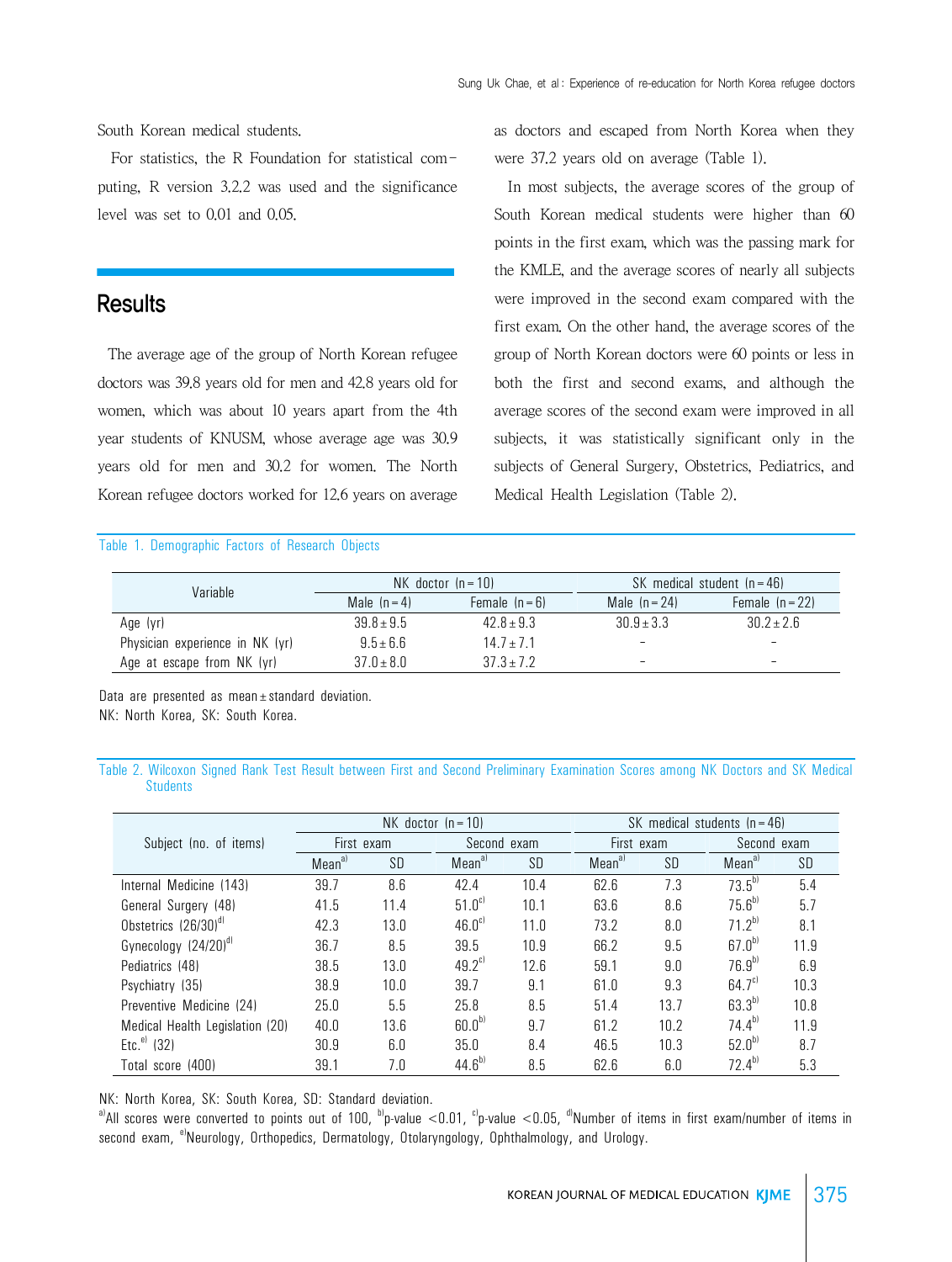| Sex | Age<br>(yr) | Physician experience<br>year in NK | Average total score <sup>al</sup><br>of preliminary<br>examinations | Qualification test for<br>KMLE application | Year of passing KMLE | Years required for<br>passing KMLE |
|-----|-------------|------------------------------------|---------------------------------------------------------------------|--------------------------------------------|----------------------|------------------------------------|
| F   | 30s         | 8                                  | 53.8                                                                | Pass                                       | 2014                 |                                    |
|     | 40s         | 19                                 | 50.1                                                                | Pass                                       | 2015                 | 8                                  |
|     | 20s         | 5                                  | 45.8                                                                | Pass                                       | 2015                 | 4                                  |
|     | 40s         | 15                                 | 42.3                                                                | Pass                                       | 2015                 | 4                                  |
|     | 50s         | 24                                 | 40.9                                                                | Pass                                       | 2016                 |                                    |
| M   | 30s         |                                    | 38.9                                                                | Pass                                       | 2016                 | 5                                  |
| M   | 30s         | 9                                  | 36.7                                                                |                                            |                      |                                    |
| M   | 30s         |                                    | 35.9                                                                | Pass                                       |                      |                                    |
| M   | 50s         | 18                                 | 32.5                                                                |                                            |                      |                                    |
|     | 40s         | 17                                 | 31.4                                                                | Pass                                       |                      |                                    |

Table 3. NK Doctors' Challenges and Fruits for KMLE since the Year 2013

NK: North Korea, KMLE: Korean Medical Licensing Examination, F: female, M: male.

a)All scores were average points between first and second preliminary examinations and converted to points out of 100.



The number of multiple-choice-question (MCQ) items of which difficulty indexes of North Korean (NK) doctors were lower than those of South Korean (SK) students by two times of the standard deviation of the scores of SK medical students was 51 (51/800, 6.38%). The group of NK doctors scored lower in those MCQ items could be due to the lack of understandings for Diagnostic Techniques and Procedures, Therapeutics, Prenatal Care, and Managed Care Programs, respectively.

 Of the eight doctors in the group of North Korean refugee doctors who passed the KMLE within the last 3 years after completing a "profession transition course for doctors," which started in 2013, six doctors obtained a medical doctor's license, showing a passing rate of 75% (Table 3).

 The number of MCQ items of which difficulty indexes of North Korean doctors were lower than those of South Korean medical students by two times of the standard deviation of the scores of South Korean medical students was 51 (51/800, 6.38%). It has been suggested that the group of North Korean doctors scored lower in those MCQ items could be due to the lack of understandings for Diagnostic Techniques and Procedures, Therapeutics, Prenatal Care, and Managed Care Programs, respectively (Fig. 1).

#### **Discussion**

 Unification of South and North Koreas which have kept different values and different styles of life for more than 70 years is coming into reality. In order to enable this unification to lead to stability and integration, as opposed to confusing and dividing the society, it is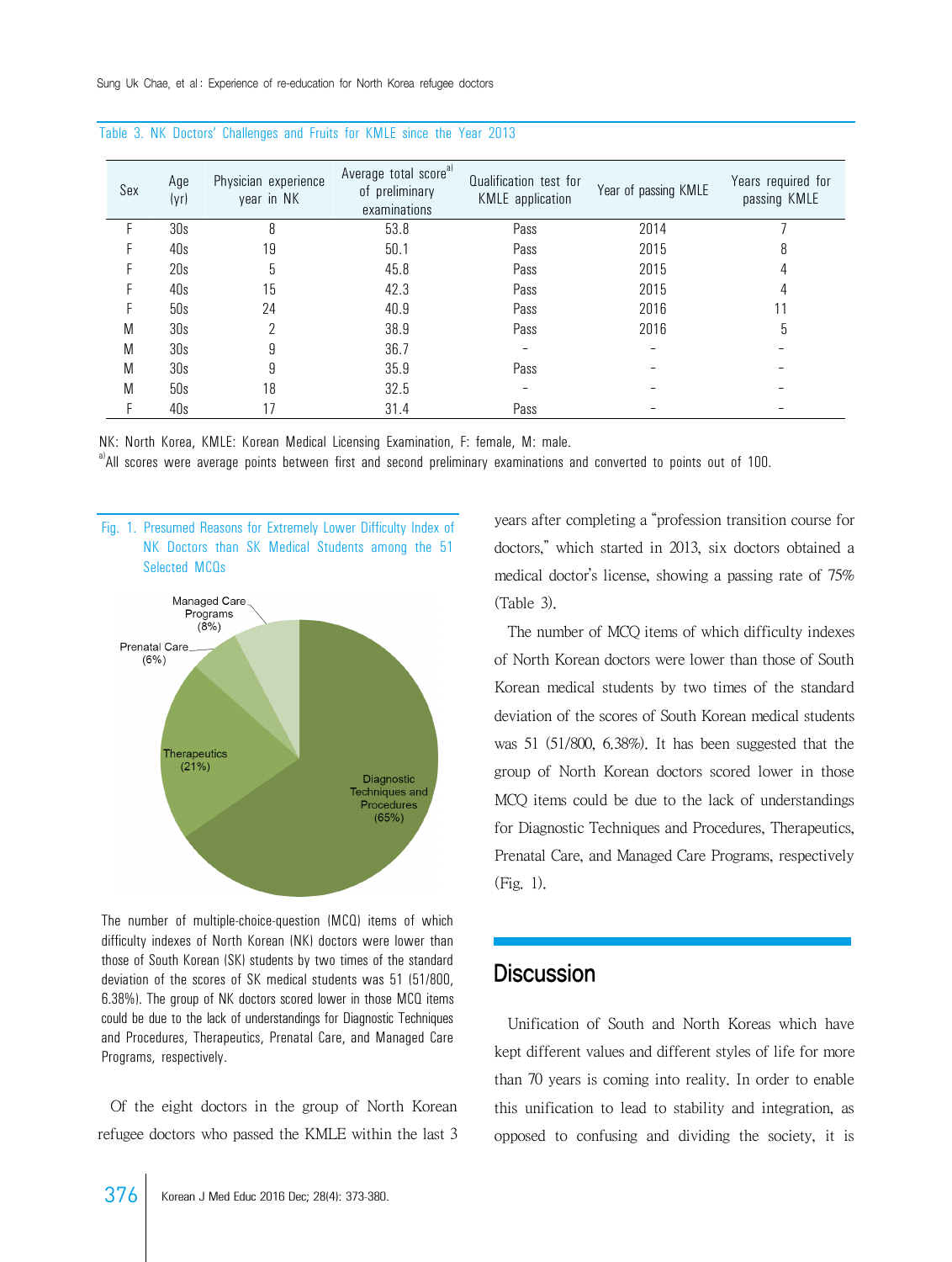essential to restore a collapsed North Korea's health care system to establish the social security networks. In particular, it is important to establish medical security networks, for which existing medical facilities and professional staff should be able to be fully took advantage of [1].

 The medical doctors in North Korea, the heart of North Korea's health care professionals, are known to be positioned to level 6 as soon as they graduate from medical school and gain advancement in their career to the upper level by passing an examination for promotion which is given every 3 years, but little is known about their clinical competency [5,7]. Park et al. [8] claimed that it usually takes about 12 years to reach level 3, which is equivalent to the consultant status in the United Kingdom or board-certified status in the United States; however, Lee [7] pointed out that procedures such as admission or promotion in medical schools in North Korea are neither disinterested nor rational. Moreover, a study of in-depth interviews of North Korean refugee doctors who earned a doctor's license in South Korea reported that there is a huge disagreement in the views on the capabilities of North Korean doctors between South and North Korean medical professionals [9].

 Thus, in a situation of conflicting views on the clinical competency of North Korean doctors, the quantitative data such as scores of North Korean refugee doctors in the preliminary examination, and their challenges and achievements towards KMLE can be viewed as indirect proof for the clinical competency of North Korean doctors, upon which all medical professionals from both South and North Koreas have no other choice but to agree.

 The scores of the group of North Korean doctors were improved in all subjects of the second preliminary examination, among which the scores of the subjects of General Surgery, Obstetrics and Medical Health Legislation were relatively higher than other subjects in the first examination, and they were improved in the second examination with a statistical significance (Table 2).

 The scores of the group of North Korean doctors in the subject of Medical Health Legislation which deals with the medical system and laws of South Korea resulted in improved scores up to 60-something points, a passing mark for KMLE as well as good scores in the first examination. This comes from the reason most of items were simple memorization-type questions compared with those of other subjects which were mainly problem solving-type questions (Table 2).

 Surgery and Obstetrics showed a different pattern. A surgeon is known to be the most popular profession that North Korean medical students seek after, which is why most medical students painstakingly study on surgery. Therefore, the group of North Korean doctors is also likely to have experienced deep learning on surgery when they were students. For Obstetrics, due to the fact that most female doctors in the group of North Korean doctors experienced labor themselves, their understandings on this subject were thought to be higher than other subjects. That is, it is thought that a better understanding of the relevant subjects led to good scores in the first exam and improved scores in the second exam as well (Table 2).

 For Pediatrics, the scores of the first exam was as low as 30-something points, but the average scores were improved most significantly in the second test. It is believed to be attributed to the special classes provided to the group of North Korean doctors after the first exam. A doctor who experienced both South and North Korean medical schools gave a total of seven special lectures on pediatric diseases, in which the lecturer, it was said, greatly enhanced the efficiency of memorization by using a vocabulary that could easily be understood only between the North Korean people.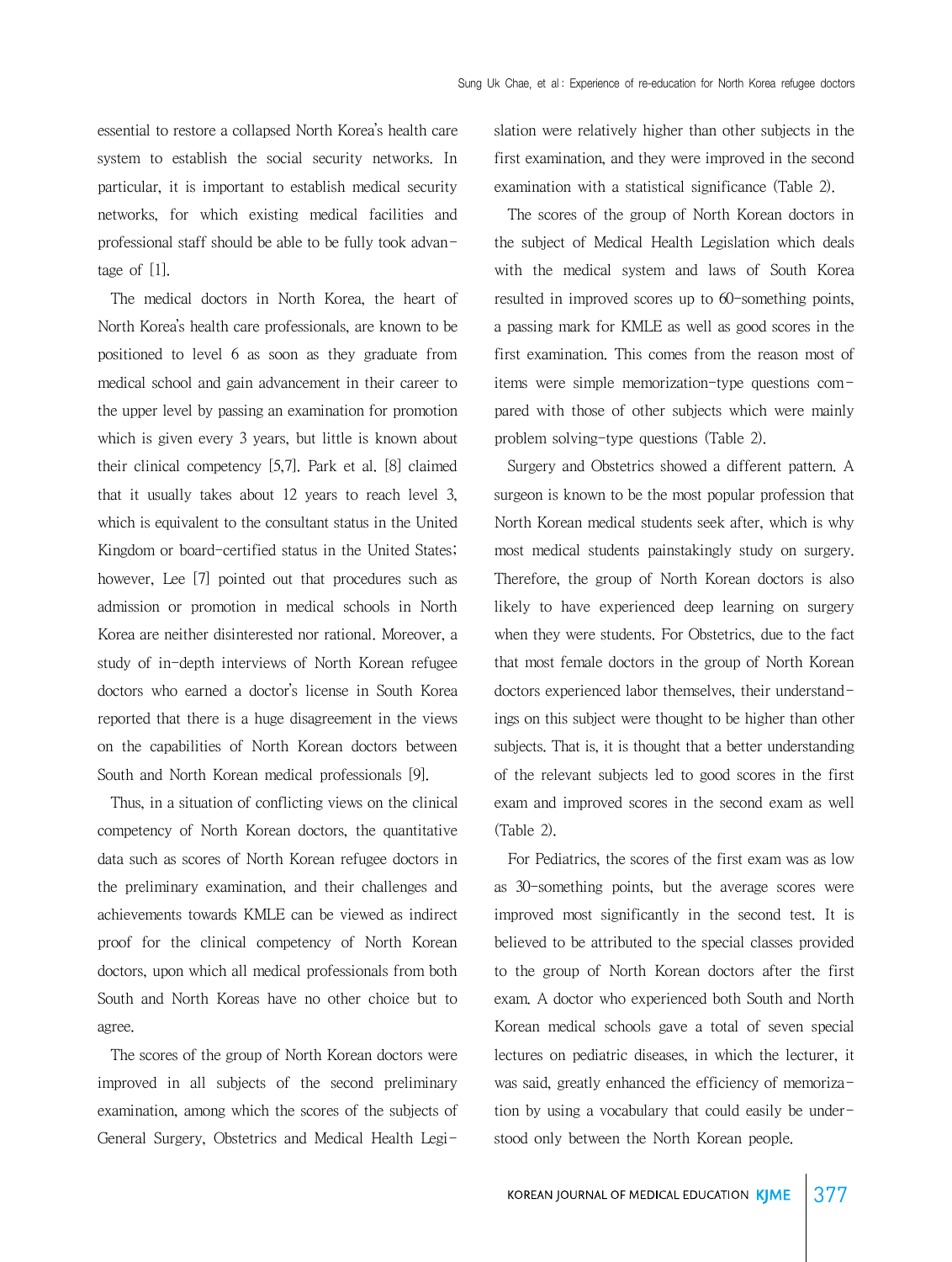Meanwhile, the scores of Internal Medicine, Gynecology, and Psychiatry were relatively low in the first examination and the scores were improved in the second examination, which was not statistically significant.

 For Internal Medicine, the scores of the first examination were poor, because, it is believed, it was difficult to raise the score in a short time frame due to the high amount of measure to study and for the same reason, score improvement in the second examination was thought to be insignificant.

 For Gynecology and Psychiatry, due to the social atmosphere of prejudices prevailing in North Korea that a patient suffering from gynecological diseases is suspected as a sexually promiscuous woman or a psychiatric disease is recognized as a genetic disease, it is known that the number of patients who actually visit the hospital is very few, which might have led to a lack of clinical experience for the group of North Korean doctors and is thought to result in poor scores in the preliminary examinations.

 The scores of Preventive Medicine in the group of North Korean doctors was less than 50% of the scores of the group of South Korean medical students in the first examination and this trend similarly continued into the second examination. This phenomenon can be attributed to the fact that there is a separate hygiene medicine department in North Korean medical schools which trains its "hygiene doctors" to mainly perform preventive services such as quarantine and vaccination, and for this reason, North Korean medical students who are to become "medical doctors" after graduation, tend to neglect this subject. Thus, it is believed that the poor scores of Preventive Medicine were caused by the fact that they did not study hard this subject at the stage of undergraduate education.

 Meanwhile, the total scores of the group of South Korean medical students were shown to be improved in

the second examination, which was taken a month before the KMLE, compared with those in the first examination, which was statistically significant (Table 2). Considering that the first and second preliminary examinations are usually similar in the level of difficulty and the curriculum of KNUSM ends after the first preliminary exam, the measurable clinical competency of the group of South Korean medical students by a written examination, can be considered to rise after first preliminary examination and approach full maturation stage just before the KMLE.

 In contrast, although the total scores of the group of North Korean doctors did not reach the usual passing mark of the KMLE in both preliminary examinations, the total scores of the second examination was improved compared with the first examination, which was statistically significant (Table 2). In other words, this can be interpreted as follows: the clinical competency of the group of North Korean doctors also improved after first preliminary examination as shown in the group of South Korean medical students, but did not reach a stage of completion in order to pass the KMLE.

 In fact, the 46 subjects belonging to the group of South Korean students in this study took the 78th KMLE and all passed, whereas of the eight subjects belonging to the group of North Korean doctors who were eligible to take the exam, six subsects finally obtained the medical doctor's license through the 78th, 79th, and 80th KMLEs (Table 3). This result is similar to the reported pass rate of 73% (8/13) of the KMLE from a study on training of North Korean Defector Physicians which was conducted by a hospital from 2009 to 2012 [10].

 Interestingly, the higher the scores of the North Korean doctors in the preliminary examination, the faster they passed the KMLE (Table 3). The preliminary examination could be valued as a useful tool for measuring the clinical competency of North Korean refugee doctors at initial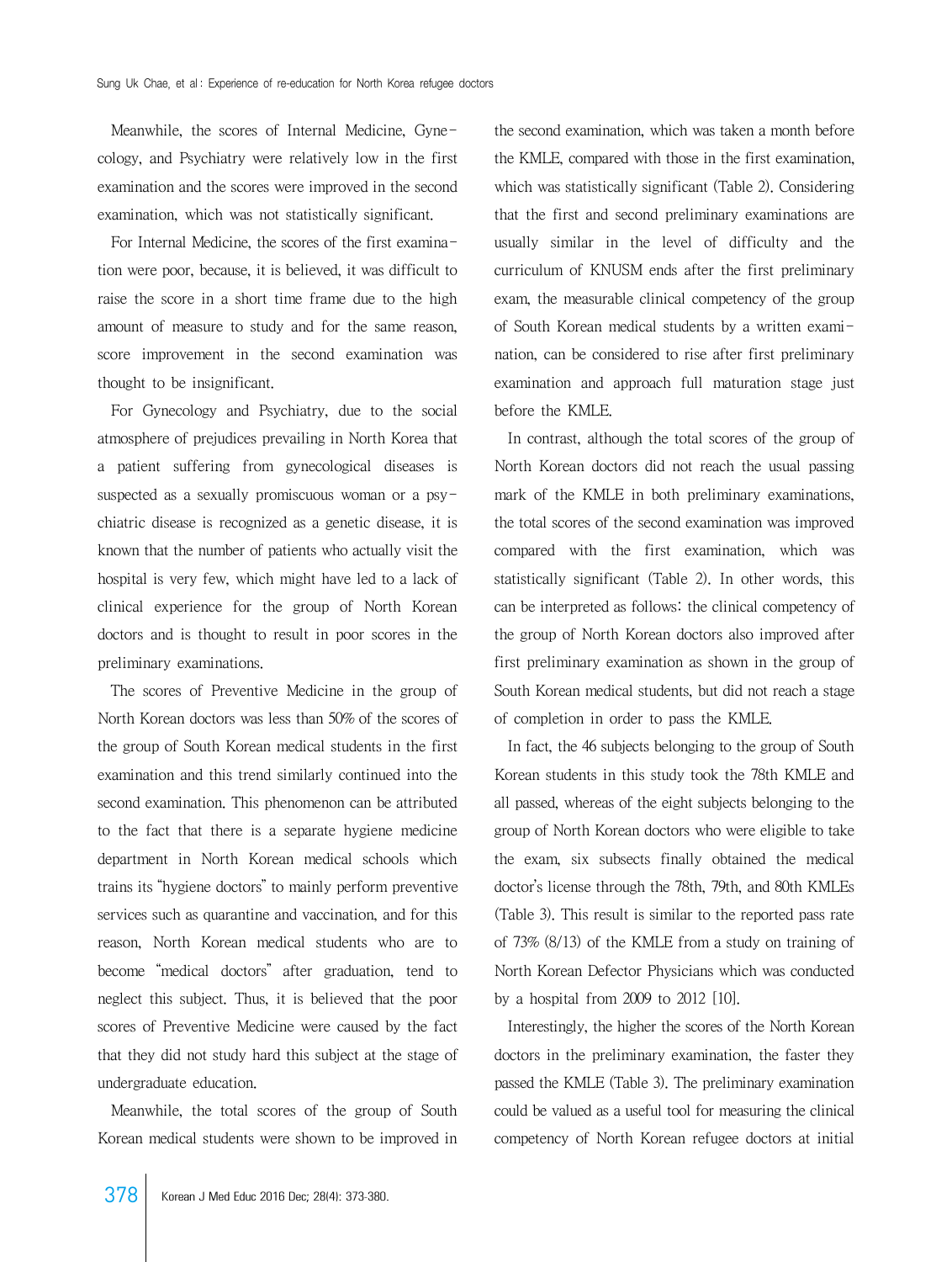stage of preparing for KMLE. However, it should be kept in mind that the preliminary examination is, of course, a tool only evaluating the measurable clinical competency by a written test, and is unable to measure the actual clinical competency or long-term clinical experience of the examinee.

 In the long run, at least 1 year or more is likely to be required, at a conservative estimate, for the clinical competency of the group of North Korean doctors to reach enough of a stage of maturation in order to pass the KMLE. The reasons why such a long time is required are as follows: they who learned medical terms as Latin in medical school need to adapt to the English medical terminology current in the Korean medical system, they need to understand modern diagnostic techniques and procedure and they need to understand therapeutics enabled by new technologies (Fig. 1).

 In the process of replacing medical equipment and medications, which became scarce after the 1990s, a diagnosis by North Korean doctors was made solely based on a history taking and physical examination. Then, oriental medicine-based treatment was performed in parallel without first going through medical verification. And even though a medicine was prescribed under a correct diagnosis, the patient often was not able to buy the medicine for economic reasons, which made it difficult to expect them to be equipped with the same level of clinical experience as South Korean doctors.

 Therefore, it is thought that except for basic medicine such as anatomy and physiology, North Korean refugee doctors need to receive such training as an integrated course for second grade medical students of KNUSM, in which diagnostic techniques and procedure, and therapeutics are taught about each human organ system. In addition, apprenticeship-style training for clinical practice, supervised by medical professionals, is considered to be necessary.

 It is notable that those who passed the KMLE were mostly women, despite the fact that North Korean doctors were encouraged to enter and live in Hanawon except for the weekends to help them focus on their study without feeling the burden of daily life. Although a claim that women were more actively engaged was raised, another claim was also raised that two of four male North Korean doctors who failed the qualification test for KMLE application just before first preliminary examination could not focused on it. It seems that their motive of getting high marks in the exam was frustrated. Additional research is likely to be required.

 This study is fundamentally limited in that it was targeted only to a limited number of North Korean refugee doctors, whose clinical capacities and difficulty indexes of MCQ cannot reflect those of all North Korean doctors representatively. Even though the authors arbitrarily chose 51 items that have different difficulty indexes between the two groups, it can be hard to accept the result as it is. Thus, more advanced analysis with enough number of North Korean doctors should be followed in the future.

 Also, the practical test, which is another part of the KMLE, was not covered and we plan to conduct research on this part in the future. Throughout the entire study period, the group of North Korean doctors had to overcome challenges such as pressure on age and livelihood, educational and cultural differences between North and South Koreas, an unfamiliar form of MCQ type questions. These difficult situations acted like curtains to obscure the clinical competency of the North Korean refugee doctors. It should also be kept in mind that their capabilities can be properly assessed only when those curtains are drawn aside.

ORCID: Sung Uk Chae: http://orcid.org/0000-0002-6158-1182;